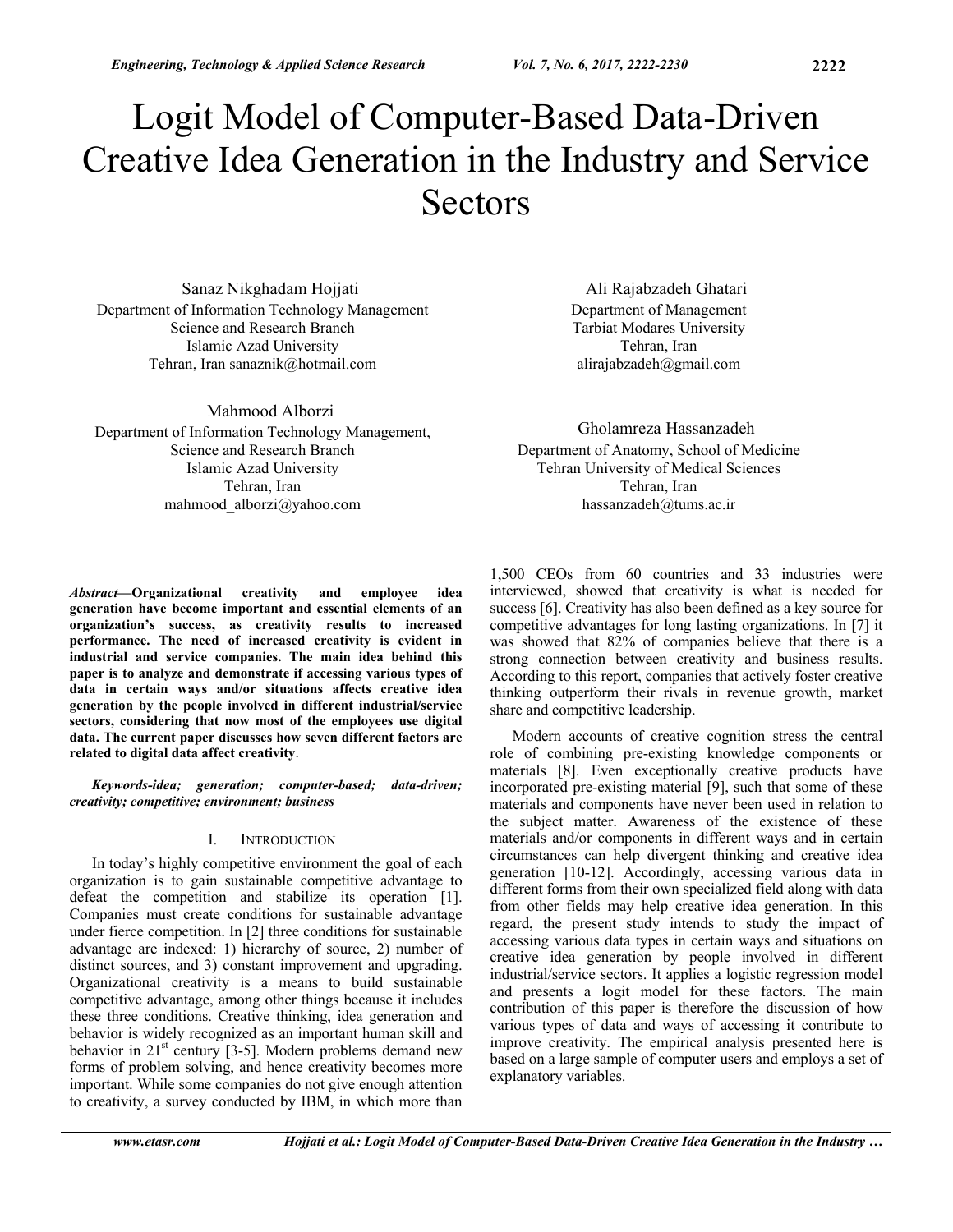### II. THEORETICAL BACKGROUND

### *A. Creativity*

Creativity has been defined in different ways by different people [13, 43]. For instance, creativity was defined as a developing process for novel and imaginative views about different situations [14]. Some researchers state that creativity is the combining of ideas and individual and group approaches in a new way [15]. In [16] creativity is defined as a process composed of three main steps. The first step is becoming sensitive to problems, shortages, gaps in knowledge, pressures, lack of harmonies etc. The next step is finding new solutions for the previously identified problems as well as presenting hypotheses and testing them. In the last step the obtained results are communicated. Creativity covers different levels, from employee level to organizational level. This process encompasses employees being creative in their own work, which aid further development of the creative idea that is then passed through others to enhance the organization's creativity [17]. Therefore, understanding what causes creativity to flourish and what may inhibit it, is beneficial for organizations and a very important thematic for organizational research. Both personal and contextual factors [18] can affect creative performance, so organizational psychology has placed most of its focus on determining which factors promote creative ideas. On the one hand, there are many individual and organizational barriers to creativity [19-22]. On the other hand, organizational climate, culture, leadership, resources, skills, organizational structures and systems [23], inherent risk [24], job design [25, 26], support [27, 28], diversity [29, 30], safety [31, 32], resources [30, 33], dynamics [31, 32], personal characteristics and individual [34-41], structural and system [23, 42] motivation can motivate individual, group and organizational creativity. Researchers in [11, 13, 27, 44] offered a theoretical perspective and understood creativity as the production or generation of novel and valuable ideas, products, or processes by individuals or groups. On the other hand, researchers' oriented to cognitive approach [45] offer a holistic vision of creativity, which includes non-cognitive factors (personal and social) in creative production. This approach views creative ideas as being the natural result of applying basic mental operations to existing knowledge structures. For instance, authors in [46] described and measured creativity by fluency, flexibility, originality and elaboration while and some others like editors in [47] emphasized the role of the environment, the person, and intrinsic motivation on creativity.

## *B. Data and Creativity*

According to [48], knowledge and information are outcomes of human action that engages signs, signals, and artefacts in social and physical settings. Knowledge builds on an accumulation of experience and information, which depends on the data aggregation. Authors in [49] describe "data" as chunks of facts about the state of the world. They believe data may be either quantitative or qualitative in nature. When thinking of data most people seem to emphasize the quantitative form that is easily stored and manipulated in computer systems. Author in [50] reiterated that "data are material facts". Data, information, knowledge, and relative

technologies have effect on creativity at all levels [51-59]. This is why these subjects became an interesting topic for individual, group and organizational creativity researchers (e.g. [60-83]). Authors in [60] have designed and implemented an innovative creativity support system. Authors in [74] considered the relation between computational creativity and computing. They stressed the important role of a knowledge base in creative computing system. Authors in [73] examined the relation between information technology use by children and their creativity. These researchers considered the use of 4 types of Information technology: 1) computer, 2) internet, 3) video games and 4) mobile. Authors showed that playing video games has a significant effect on children creative behaviour. The researchers suggested that video game designers should consider various aspects of stimulating creativity such as visual and audio features. Authors in [81] stated that creative work is often achieved in distributed groups. Therefore, information exchange is frequently facilitated by groupware systems. In order to reduce losses inherited in group work and to best support creative group processes (CGP), they proposed a framework which combines: a) the stages of the creative process, b) the potential losses of creative group processes and c) different media characteristics drawn from the Media Synchronicity Theory to formulate groupware design principles . Authors in [84-89], are among the researchers in the field of neurology and medicine that examined the effect of different data types (visual, audio and textual data) on human brain and its idea generation process.

#### III. CONCEPTS AND APPROACH

### *A. Fundamental Concepts*

The seven fundamental concepts defined in the context of this work are:

- Various Visual Data (VVD)
- Various Textual Data (VTD)
- Various Audio Data (VAD)
- Data Related to the Performance of Various Creative Persons Who are Dealing with Similar Issues (DRC)
- Data Presentation Speed (DPS)
- Presentation of Various Data with Different Combinations and Various Arrangements, Frequently in a Variety of Time Periods (DPCAD)
- Presentation of Various Data to Users on the Left Side of the Screen so that the Left Eye Receives Them (PDLS)

Computer users from industrial or service companies deal with different data types which may affect creative idea generation in varying degrees. Thus, it is necessary to carefully define the data types considered. Computer users often interact with computer's output data using visual perception and auditory perception. The data received by eyesight is often separating into two different data types: visual and textual. The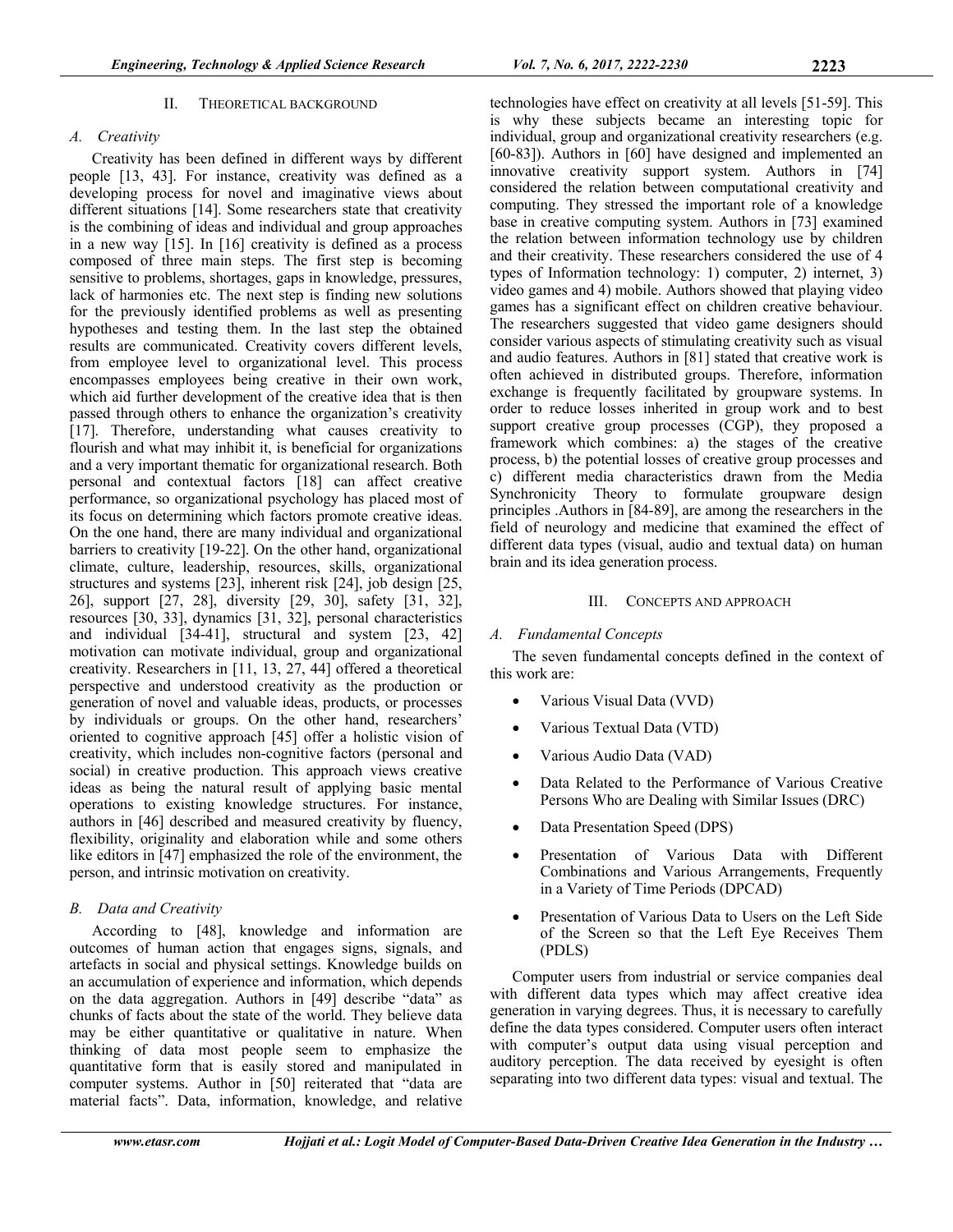fundamental concept definition about three data types derives from this.

*1)* Various Visual Data (VVD)

Various visual data refer to a set of the offered data to the users in the form of images, charts, or movies. These types of data are recognized by users' visual perception. Patterns, trends and correlations that might go undetected in text-based data can be exposed and recognized easier with data visualization software.

*2)* Various Textual Data (VTD)

Various textual data refer to systematically collected material consisting of written, printed, or electronically published words, typically either purposefully written or transcribed from speech. These types of data are recognized by users' visual perception and demand reading and writing skills.

## *3)* Various Audio Data (VAD)

Various audio data refer to a set of offered data to users through acoustic, frequencies, and they are commonly understandable by auditory human sense.

Computer users from industrial or service companies receive/process data with different content. Not all contents are suitable to improve creative idea generation. Thus, it is necessary to carefully define what data contents are being considered.

*4)* Data Related to the Performance of Various Creative Persons Dealing with Similar Issues (DRC)

Audio, visual and/or textual data presented to a user, which describe how other creative people performed similar activities, can conduct the behavior, feeling and thought of the user to be more creative.

*5)* Data Presentation Speed (DPS)

While sensitive to the speed of receiving data, the human brain reacts differently to data obtained at different speed, therefore it is necessary to carefully define the data presentation speed. Theoretically, humans' eyes and brain can perceive image and texts with a maximum speed of 1000 frames per second (FPS). However, to the untrained, this speed is commonly reduced to 150 FPS. In this research passing speed of various textual and visual data from human eyes is between 1 to 150 FPS.

*6)* Presentation of Various Data with Different Combination and Various Arrangements, Frequently in a Variety of Time Periods (DPCAD)

Different combinations and various arrangements of the received data can lead users to different understandings and different outcomes. Employees - computer users are frequently exposed to different combinations and various arrangements, frequently in a variety of time periods.

*7)* Presentation of Various Data to Users on the Left Side of the Screen so that the Left eye Receives These Data (PDLS)

Visual and textual placement in users' vision range can affect the user's perception. Computer users receive data in different visual range positions. Not all ranges are suitable to

improve creative idea generation. To do this it is necessary to carefully define the vision range being considered. This variable refers to presenting various visual and textual data on the left side of the screen so that data are received outside the central vision (angle of 40 to 60 degrees) and the right half of the left eye much more than other places of both eyes.

# *B. Approach*

The main question behind this research is if data type, content and properties effectively contribute to creative idea generation. One important issue to be discussed is why these seven data related factors were considered relevant enough for this study. It is consensual, that a data flood is created every day by the billions of people interactions using information and communication technologies. Researchers and policymakers are already realizing the potential of this torrent of data to identify needs, provide products and services, and predict and prevent crises for the benefits of individuals, organizations and societies. People need to access appropriate data in a specific situation and form in order to improve their ability of creative idea generation. Organizations which need to access creative ideas should provide and support appropriate data in a specific situation and form for their employees. Inappropriate data in inappropriate situation and form can prevent people, organizations and societies from accomplishing their goals [90]. Thus, identifying the appropriate type of data, the appropriate form and mixture of content, the appropriate way of presenting data and appropriate situations of presenting and accessing data are important in order to cause the generation of creative ideas for individual, organizational and social objectives.

## IV. RESEARCH METHOD

# *A. Research Scheme*

This research is decision-oriented. The data collection method is a descriptive survey, and data analysis is correlational research. The dependent variable "Creative Idea Generation" is related to independent variables VVD, VTD, VAD, DRC, DPS, DPCAD, PDLS (see section III.A for definitions). These independent variables were chosen based on the literature. Table I indicates the research works supporting the choice of these independent variables. The theoretical framework for this research considers the following set of hypotheses:

- $\bullet$  H<sub>1</sub>: There is meaningful relationship between VVD and computer-based data-driven creative idea generation.
- H2: There is meaningful relationship between VTD and computer-based data-driven creative idea generation.
- H3: There is meaningful relationship between VAD and computer-based data-driven creative idea generation.
- H<sub>4</sub>: There is meaningful relationship between DRC and computer-based data-driven creative idea generation.
- H5: There is meaningful relationship between DPS and computer-based data-driven creative idea generation.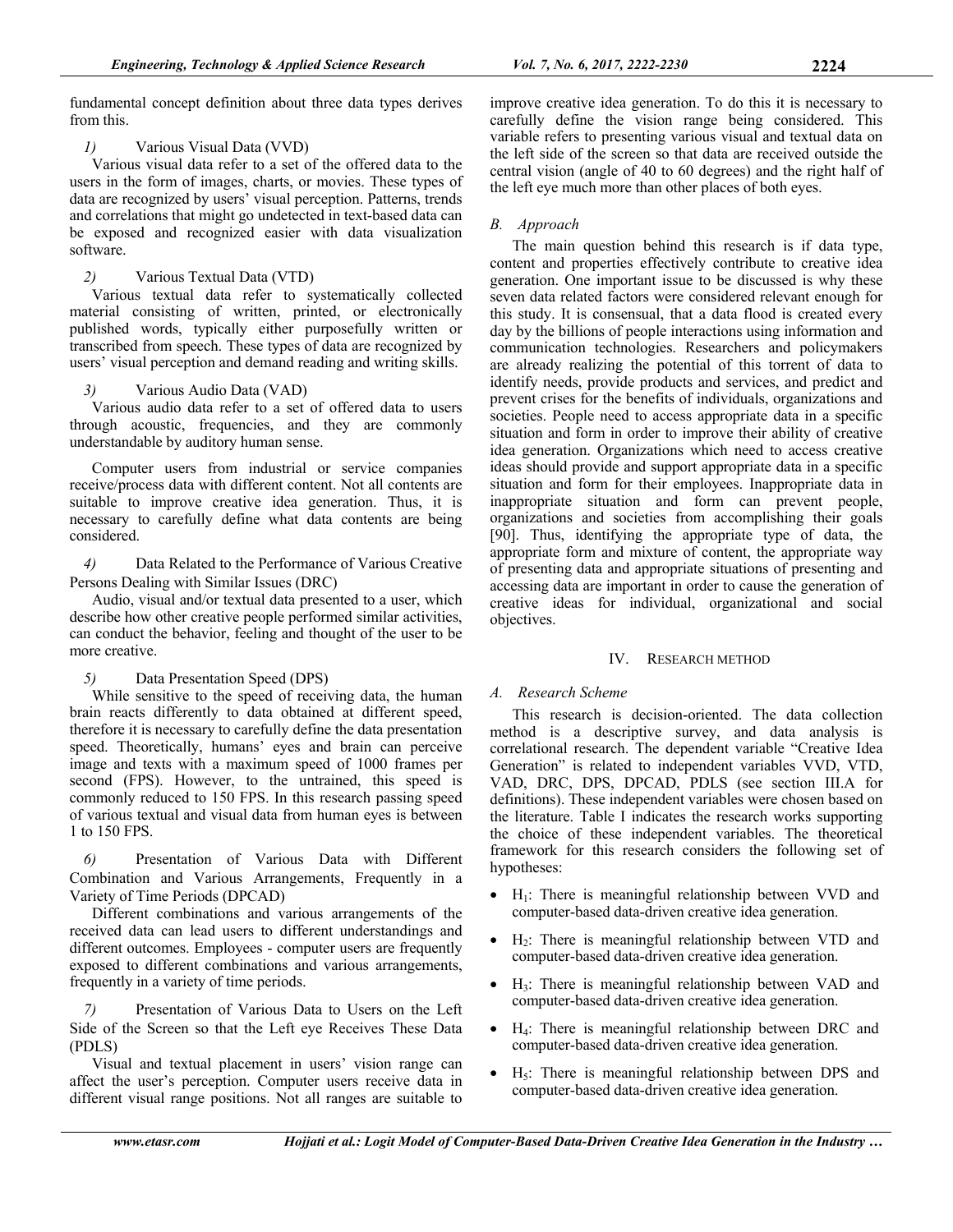- H6**:** There is meaningful relationship between DPCAF and computer-based data-driven creative idea generation.
- $\bullet$  H<sub>7</sub>: There is meaningful relationship between PDLS and computer-based data-driven creative idea generation.

| TABLE I. | RESEARCHES THAT SUPPORT THE CONSIDERED INDEPENDENT |
|----------|----------------------------------------------------|
|          | <b>VARIABLES</b>                                   |

| <b>Independent Variables</b> | <b>Researches Support Independent Variables</b> |
|------------------------------|-------------------------------------------------|
| VVD                          | [84], [87], [91], [92]                          |
| VTD                          | [84], [87], [91], [92]                          |
| VAD                          | [84], [87], [91], [92]                          |
| DRC                          | [91], [93]                                      |
| <b>DPS</b>                   | [941, [951, [961                                |
| <b>DPCAF</b>                 | [91], [94], [95], [96]                          |
| PDLS                         |                                                 |

A questionnaire based on the theoretical framework indicated above was developed. It was designed to be answered on a Likert scale with a few demographic questions, and one cross-examination question placed between demographic questions. The study has a Cronbach's alpha coefficient of 0.713 indicating high reliability. The data were collected with an online questionnaire. An aspect worth to highlight is the large number of samples used, higher above the 384 that the Cochran formula considers as the minimum for unlimited community samples. The dependent variable is creative idea generation. Figure 1 displays the research variables and the related dimensions considered in the theoretical framework.



Fig. 1. Theoretical Framework

## *B. Research participants*

To assess and validate the above hypotheses, two types of computer users from different domains were considered to fill the questionnaire: 1) industry/service, and 2) academics (university professors). The responses to this electronic questionnaire were anonymous and without any monetary

incentives. The data was gathered in a time period of 6 months. A total of 929 individuals answered the questionnaire. The collected questionnaires were filtered in two stages:1) in the first stage the questionnaires whose participants did not answer all questions were removed, 2) in the second stage those questionnaires whose cross-examination question made the questionnaire unreliable were also removed. As a rule, if the difference between the answer of the cross-examination question and the answer of a dependent variable was more than 2 levels, then, that questionnaire was considered unreliable. Eventually, after this two-step screening we obtained 871 valid questionnaires.

## V. RESULTS

## *A. Descriptive Research Findings*

The number of participants for this study is 871 computer users of whom 60.8% were male and 39.2% female. The most prevalent age interval is the 21-30 years old range with 42.1% of the participants. The data frequency distribution shows that 29.7% of the participants use computer and information systems daily for a period of 5-10 hours, while 22% use daily their computers for a period of 3-5 hours. Moreover, 78.1% of the users believe they are capable of creative idea generation while 21.9% believe they are not. Further details can be seen in Table II. Table III represents the descriptive analysis for dependent and independent variables. Frequency distribution of dependent variable data show that 30.1% of participants admit that "Sometimes" they generate computer-based data-driven creative ideas; 18.9% found it "Most of Times"; 17.1% "Very Rarely";16.9% "Rarely"; and finally, 7.2% of the participants in this research believed it happens "Always".

TABLE II. FREQUENCY DISTRIBUTION AND PERCENTAGES OF DEMOGRAPHIC VARIABLES

|                           |           | Frequency | Percent | Valid<br>Percent | Cumula<br>tive<br>Percent |
|---------------------------|-----------|-----------|---------|------------------|---------------------------|
|                           | Female    | 341       | 39.2    | 39.2             | 39.2                      |
| Gender                    | Male      | 530       | 60.8    | 60.8             | 100                       |
|                           | Total     | 871       | 100     | 100              |                           |
|                           | $<$ 20    | 31        | 3.6     | 3.6              | 3.6                       |
|                           | 21-3O     | 367       | 42.1    | 42.1             | 45.7                      |
|                           | $31 - 40$ | 339       | 38.9    | 38.9             | 84.6                      |
| Age<br>(Y.O.)             | $41 - 50$ | 114       | 13.1    | 13.1             | 97.7                      |
|                           | 51-60     | 17        | 2.0     | 2.0              | 99.7                      |
|                           | >60       | 3         | 0.3     | 0.3              | 100                       |
|                           | Total     | 871       | 100     | 100              |                           |
| Comput                    | $<$ 1     | 111       | 12.7    | 12.7             | 18.6                      |
| er and                    | $1 - 3$   | 181       | 20.8    | 20.8             | 39.4                      |
| Informa                   | $3 - 5$   | 192       | 22.0    | 22.0             | 61.4                      |
| tion                      | $5 - 10$  | 259       | 29.7    | 29.7             | 91.2                      |
| Systems                   | >10       | 77        | 8.8     | 8.8              | 100                       |
| Usage                     | No Idea   | 51        | 5.9     | 5.9              | 5.9                       |
| Per Day<br>(Hrs)          | Total     | 871       | 100     | 100              | 871                       |
| Creative                  | Yes       | 680       | 78.1    | 78.1             | 78.1                      |
| Idea                      | No        | 191       | 21.9    | 21.9             | 100                       |
| Generat<br>ion<br>Ability | Total     | 871       | 100     | 100              |                           |
|                           |           |           |         |                  | YO: Years Old. Hr: Hours  |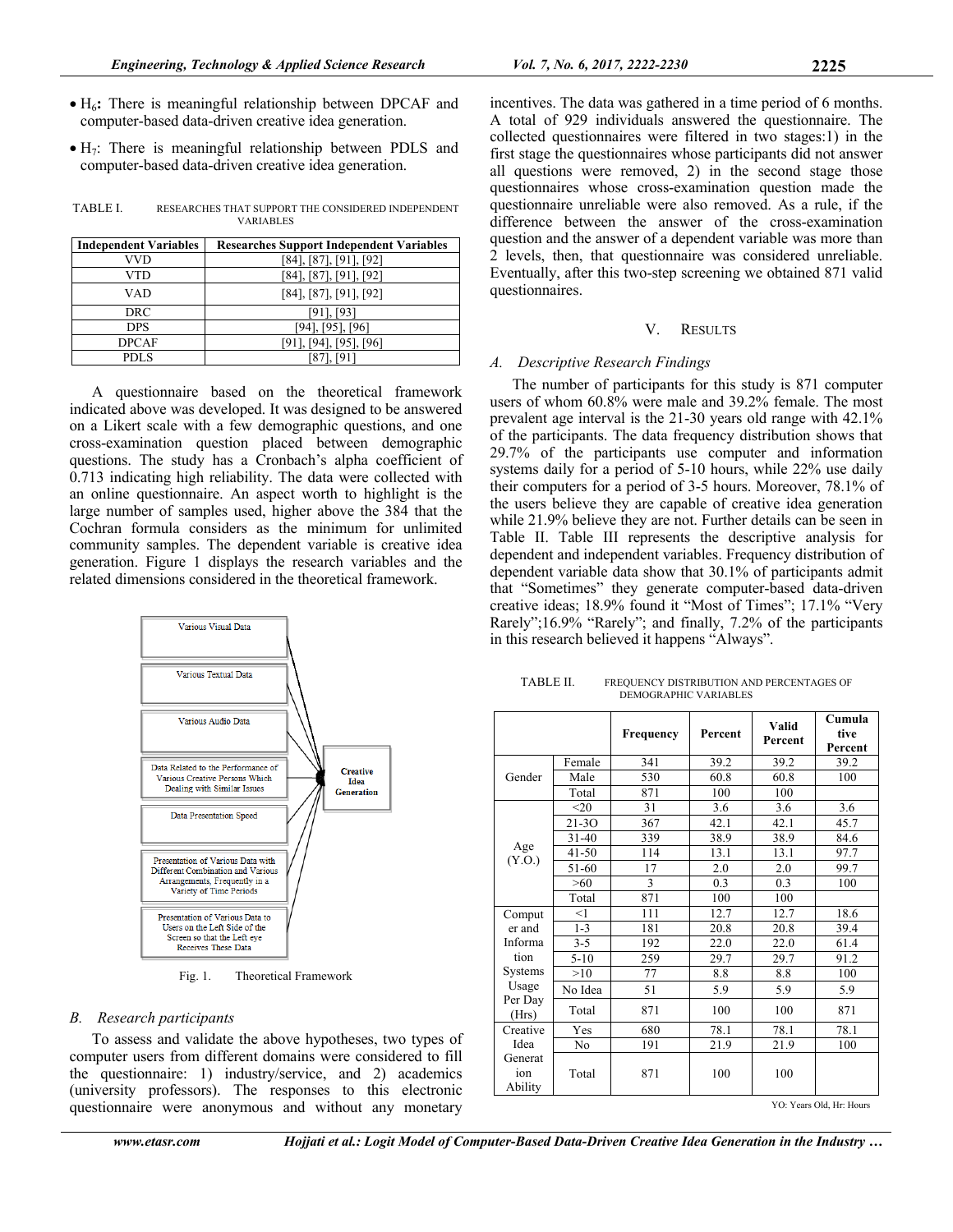| TABLE III. | FREQUENCY DISTRIBUTION AND PERCENTAGES OF    |  |
|------------|----------------------------------------------|--|
|            | DEPENDENT AND INDEPENDENT RESEARCH VARIABLES |  |

|              |                   | Frequency  | Percent                 | Valid      | Cumulative        |  |
|--------------|-------------------|------------|-------------------------|------------|-------------------|--|
|              |                   |            |                         | Percent    | Percent           |  |
|              | No Idea           | 46         | 5.3                     | 5.3        | 5.3               |  |
|              | Very Low          | 147        | 16.9                    | 16.9       | $\overline{22.2}$ |  |
|              | Low               | 189        | 21.7                    | 21.7       | 43.9              |  |
| <b>VVD</b>   | Middle            | 295        | 33.9                    | 33.9       | 77.7              |  |
|              | High              | 157        | 18.0                    | 18.0       | 95.8              |  |
|              | Very High         | 37         | 4.2                     | 4.2        | 100               |  |
|              | Total             | 871        | 100                     | 100        |                   |  |
|              | No Idea           | 19         | 2.2                     | 2.2        | 2.2               |  |
|              | Very Low          | 66         | 7.6                     | 7.6        | 9.8               |  |
|              | Low               | 126        | 14.5                    | 14.5       | 24.2              |  |
| <b>VTD</b>   | Middle            | 259        | 29.7                    | 29.7       | 54.0              |  |
|              | High              | 310        | 35.6                    | 35.6       | 89.6              |  |
|              | Very High         | 91         | 10.4                    | 10.4       | 100               |  |
|              | Total             | 871        | 100                     | 100        |                   |  |
|              | No Idea           | 50         | 5.7                     | 5.7        | 5.7               |  |
|              | Very Low          | 316        | 36.3                    | 36.3       | 42.0              |  |
|              | Low               | 218        | 25.0                    | 25.0       | 67.0              |  |
| <b>VAD</b>   | Middle            | 181        | $20.\overline{8}$       | 20.8       | 87.8              |  |
|              | High              | 88         | 10.1                    | 10.1       | 97.9              |  |
|              | Very High         | 18         | 2.1                     | 2.1        | 100               |  |
|              | Total             | 871        | 100                     | 100        |                   |  |
|              | No Idea           | 78         | 9.0                     | 9.0        | 9.0               |  |
|              | Very Low          | 204        | 23.4                    | 23.4       | 32.4              |  |
|              | Low               | 252        | 28.9                    | 28.9       | 61.3              |  |
| <b>DRC</b>   | Middle            | 228        | 26.2                    | 26.2       | 87.5              |  |
|              | High              | 97         | 11.1                    | 11.1       | 98.6              |  |
|              | Very High         | 12         | 1.4                     | 1.4        | 100               |  |
|              | Total             | 871        | 100                     | 100        |                   |  |
|              | No Idea           | 53         | 6.1                     | 6.1        | 6.1               |  |
|              | Very Low          | 77         | 8.8                     | 8.8        | 14.9              |  |
|              | Low               | 149        | 17.1                    | 17.1       | 32.0              |  |
| <b>DPS</b>   | Middle            | 413        | 47.4                    | 47.4       | 79.4              |  |
|              | High              | 152        | 17.5                    | 17.5       | 96.9              |  |
|              | Very High         | 27         | 3.1                     | 3.1        | 100               |  |
|              | Total             | 871        | 100                     | 100        |                   |  |
|              | No Idea           | 100        | 11.5                    | 11.5       |                   |  |
|              | Very Few          | 106        | 12.2                    | 12.2       | 11.5<br>23.7      |  |
|              | Few               | 206        | 23.7                    | 23.7       |                   |  |
|              | Middle            |            |                         |            | 47.3              |  |
| <b>DPCAF</b> |                   | 307<br>125 | 35.2                    | 35.2       | 82.5<br>96.9      |  |
|              | High<br>Very High |            | 14.4                    | 14.4       |                   |  |
|              |                   | 27         | $\overline{3.1}$<br>100 | 3.1<br>100 | 100               |  |
|              | Total             | 871        |                         |            |                   |  |
|              | No Idea           | 143        | 16.4                    | 16.4       | 16.4              |  |
|              | Very Low          | 126        | 14.5                    | 14.5       | 30.9              |  |
|              | Low               | 224        | 25.7                    | 25.7       | 56.6              |  |
| PDLS         | Middle            | 241        | 27.7                    | 27.7       | 84.3              |  |
|              | High              | 118        | 13.5                    | 13.5       | 97.8              |  |
|              | Very High         | 19         | 2.2                     | 2.2        | 100               |  |
|              | Total             | 871        | 100                     | 100        |                   |  |
|              | No Idea           | 85         | 9.8                     | 9.8        | 9.8               |  |
|              | Very Rarely       | 149        | 17.1                    | 17.1       | 26.9              |  |
|              | Rarely            | 147        | 16.9                    | 16.9       | 43.7              |  |
| $CIG^*$      | Sometimes         | 262        | 30.1                    | 30.1       | 73.8              |  |
|              | Most of           | 165        | 18.9                    | 18.9       | 92.8              |  |
|              | Times             |            |                         |            |                   |  |
|              | Always            | 63         | 7.2                     | 7.2        | 100               |  |

\* CIG: Creative Idea Generation

#### *B. Results of Analytical Research*

Since the sample size of this study is large (871 persons), the distribution of data is normal (Note: Based on Central Limit Theory plus some simulations if sample size is bigger than 30  $(N \ge 30)$  then sample is assumed as "large sample" and the sampling distribution is considered normal [97]). Given that this distribution is normal for all variables in the society, the Pearson correlation coefficient was used to analyze the relationship between variables. The results of computing the correlation coefficient between the variables are shown in Table IV. Given that the "Sig" is less than the significance level (0.01), significant relationship between the variables in the model is proved. To analyze the impact of each independent variable to predict the dependent variable linear regression equation for the relationships outlined in the model is calculated. According to Table V, the Durbin-Watson  $d =$ 1.764 is between the two critical values of  $1.5 < d < 2.5$  and therefore we can assume that there is no first order linear autocorrelation in the data. Also, we found that the adjusted  $\mathbb{R}^2$  of our model is 0.237 with the  $R^2 = 0.244$  that means that the linear regression explains 24.4 % of the variance in the data.

TABLE IV. PEARSON CORRELATION TEST FOR RESEARCH VARIABLES

| <b>Correlations</b> |                     | <b>Creative Idea Generation</b> |  |  |
|---------------------|---------------------|---------------------------------|--|--|
|                     | Pearson Correlation | $0.365$ *                       |  |  |
| <b>VVD</b>          | Sig. (2-tailed)     | 0.000                           |  |  |
|                     | N                   | 871                             |  |  |
|                     | Pearson Correlation | $0.312**$                       |  |  |
| <b>VTD</b>          | Sig. (2-tailed)     | 0.000                           |  |  |
|                     | N                   | 871                             |  |  |
|                     | Pearson Correlation | $0.098***$                      |  |  |
| <b>VAD</b>          | Sig. (2-tailed)     | 0.004                           |  |  |
|                     | N                   | 871                             |  |  |
|                     | Pearson Correlation | $0.360**$                       |  |  |
| <b>DRC</b>          | Sig. (2-tailed)     | 0.000                           |  |  |
|                     | N                   | 871                             |  |  |
|                     | Pearson Correlation | $0.215***$                      |  |  |
| <b>DPS</b>          | $Sig.$ (2-tailed)   | 0.000                           |  |  |
|                     | N                   | 871                             |  |  |
|                     | Pearson Correlation | $0.243***$                      |  |  |
| <b>DPCAF</b>        | Sig. (2-tailed)     | 0.000                           |  |  |
|                     | N                   | 871                             |  |  |
|                     | Pearson Correlation | $0.234***$                      |  |  |
| PDLS                | Sig. (2-tailed)     | 0.000                           |  |  |
|                     | N                   | 871                             |  |  |

\*\* Correlation is significant at the 0.01 level (2-tailed).

TABLE V. MODEL SUMMARY TABLE

| Model |       | $\mathbf{R}^2$ | Adjusted $\mathbb{R}^2$ | Std. Error of the<br><b>Estimate</b> | Durbin-Watson |
|-------|-------|----------------|-------------------------|--------------------------------------|---------------|
|       | 0.493 | 0.244          | 0.237                   |                                      | 764           |

This low P value / high  $R^2$  combination indicates that changes in the predictors are related to changes in the response variable and that their model explains a lot of the response variability. The explanation for this rather high  $R^2$  is that, like most human related studies, some factors like genetic, environmental, cultural and economic ones were de facto not considered. Also, one has to remember that people are unpredictable. If this research was to consider all the things that might affect someone's creative idea generation it would be expected for these seven special variables to be minor contributors. Putting all possible factors into the model would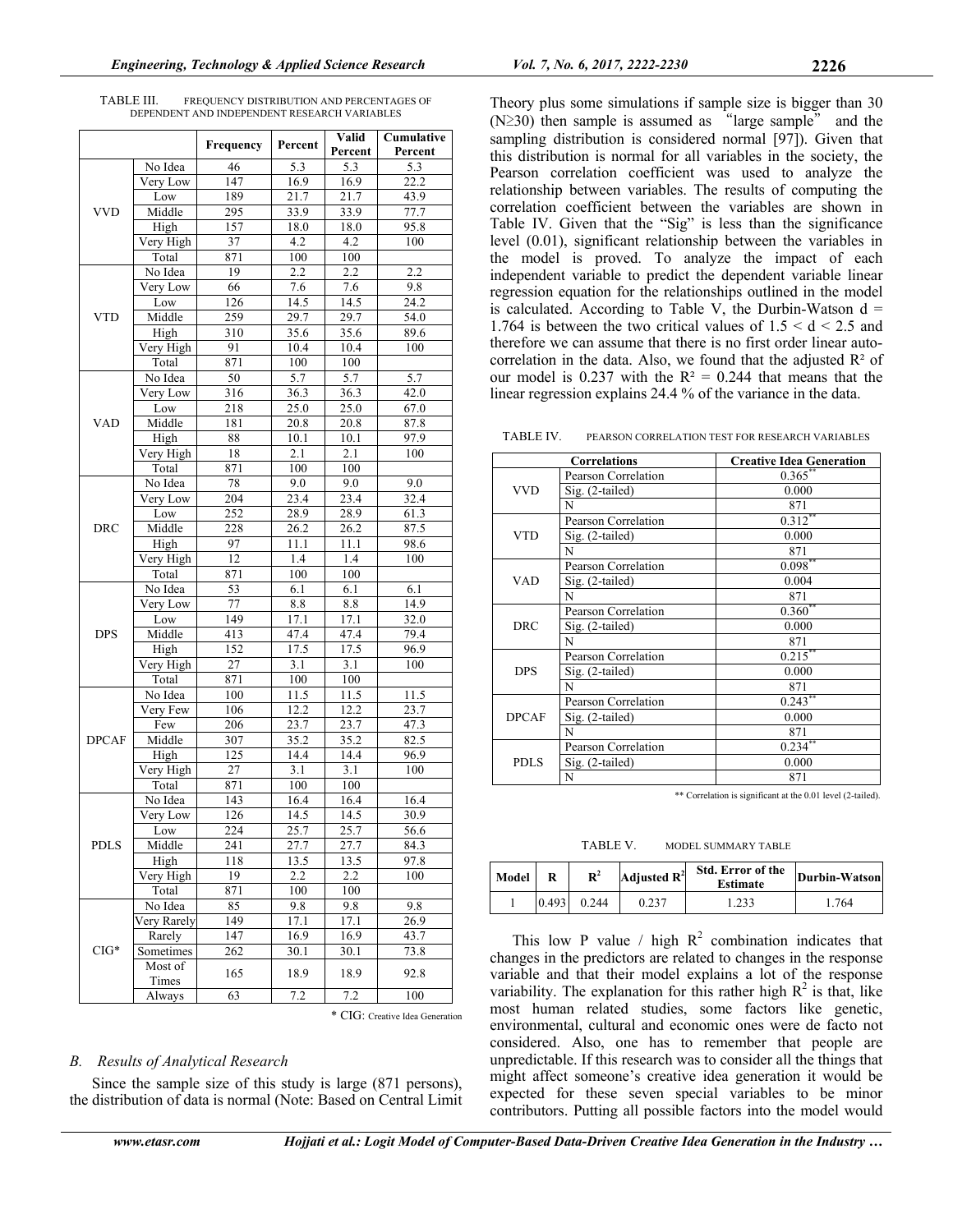indeed give better results. But the goal of this research was to see if there was a small, but reliable relationship between the specific variables and the creative idea generation. Small effect sizes require larger samples to find significance which is the case of this research, as it involved the participation of 871 users. Table VI indicates the F-test. The linear regression's Ftest has the null hypothesis that there is no linear relationship between the two variables (in other words  $R^2=0$ ). With F = 39.685 and 863 degrees of freedom the test is highly significant, thus we can assume that there is a linear relationship between the variables in our model

Table VII shows the regression coefficients, the intercept and the significance of all coefficients and the intercept in the model. We find that our linear regression analysis estimates the linear regression function to be:

*0.443 + 0.228(VVD) + 0.127(VTD) – 0.107(VAD) +0.274(DRC) + 0.097(DPS) + 0.083 (DPCAF) +0.128(PDLS) =* y (1)

In Table VII, the coefficients for the variables are shown. All have p-value smaller than 0.05. The intercept is significantly different from 0 at the 0.05 alpha levels.

TABLE VI. THE LINEAR REGRESSION'S F-TEST

| ANOVA |                                                                    |          |     |        |        |  |  |  |
|-------|--------------------------------------------------------------------|----------|-----|--------|--------|--|--|--|
|       | Sig.<br>Model<br><b>Sum of Squares</b><br>df<br><b>Mean Square</b> |          |     |        |        |  |  |  |
|       | Regression                                                         | 421.993  |     | 60.285 | 39.685 |  |  |  |
|       | Residual                                                           | 1310.951 | 863 | .519   |        |  |  |  |
|       | Total                                                              | 732.944  | 870 |        |        |  |  |  |

TABLE VII. SIMPLE LINEAR REGRESSION COEFFICIENTS

|       | Coefficients <sup>a</sup> |                                              |                   |                                            |          |       |  |  |
|-------|---------------------------|----------------------------------------------|-------------------|--------------------------------------------|----------|-------|--|--|
| Model |                           | <b>Unstandardized</b><br><b>Coefficients</b> |                   | <b>Standardized</b><br><b>Coefficients</b> | t        | Sig.  |  |  |
|       |                           | B                                            | <b>Std. Error</b> | <b>Beta</b>                                |          |       |  |  |
|       | (Constant)                | 0.443                                        | 0.155             |                                            | 2.857    | 0.004 |  |  |
|       | <b>VVD</b>                | 0.228                                        | 0.041             | 0.199                                      | 5.625    | 0.000 |  |  |
|       | <b>VTD</b>                | 0.127                                        | 0.042             | 0.106                                      | 3.034    | 0.002 |  |  |
|       | VAD                       | $-0.107$                                     | 0.038             | $-0.090$                                   | $-2.806$ | 0.005 |  |  |
|       | <b>DRC</b>                | 0.274                                        | 0.041             | 0.231                                      | 6.757    | 0.000 |  |  |
|       | <b>DPS</b>                | 0.097                                        | 0.040             | 0.078                                      | 2.461    | 0.014 |  |  |
|       | <b>DPCAF</b>              | 0.083                                        | 0.036             | 0.075                                      | 2.276    | 0.023 |  |  |
|       | PDLS                      | 0.128                                        | 0.033             | 0.121                                      | 3.861    | 0.000 |  |  |

## VI. CONCLUSION

The main idea behind this paper was to analyze and demonstrate if accessing various types of data in certain ways and situations affects creative idea generation in people involved in different areas of the industry and services. As computer-based data-driven creativity becomes more and more recognized as one key factor for long term organization and business sustainability the present study contributes to understanding if various types and forms of data can improve the sustainability of computer related tasks in industry. Considering the importance of data in current societies it was considered relevant to analyze if this environmental factor was effectively improving creativity. To verify this relation, a

questionnaire was developed with answers using the Likert scale. To make the study more credible the chosen target population were highly skilled computer users for two main reasons:

- Computer users are much more familiar with various data types in certain ways and situations than most of other population
- Most of creative industrial/services jobs are using intensively computers nowadays, so most of target creative population are computer users

The findings from the questionnaires showed that the defined variables have a positive and meaningful relationship with creative idea generation, demonstrating the validity of Hypotheses 1 to 7 defined in the Research Method section (Section III.A). Moreover, the variable "Various Audio Data" (VAD) has a negative and meaningful relationship with creative idea generation, indicating in this way the validity of the Hypothesis 3 defined in the Research Method section (Section III.A). Like most other research, this one is not complete and several limitations that need to be solved in future work are indicated below:

- Only three separated general types of data (visual, textual and audio data) were considered as types of data in this research. It is also recognized that adding more specific types of data may contribute to creative idea generation. However, it was decided to focus on these three general types because of their widespread usage in today's organizational computer systems.
- On the data content, only those contents that were related to the performance of various creative persons which were dealing with similar issues were considered. However, it is still necessary to investigate if other types of contents can indoctrinate and encourage creative idea generation between employees or provide clues for motivating divergent thinking or out of the box thinking for improving creative idea generation processes.
- The authors only considered if various data with different combinations and various arrangements, will impact a creative idea generation. But, they did not discuss the kind of data, the combination, arrangement and frequency. Thus, future research must address these issues.
- The validation by the end users was mainly qualitative in the sense that their answers were based on their individual perception and not on real quantitative data. The main aspect here is that when users were answering if factors improved their creativity they answered based on qualitative perception and not on data that measure quantitatively how effectively they became more creative.

Despite these limitations the fundamental conclusions from this work are:

 Research departments should encourage the use of VVD, DRV and VTD to improve creativity. On the other hand, DPS, DPCAF, PDLS and VAD have little importance. The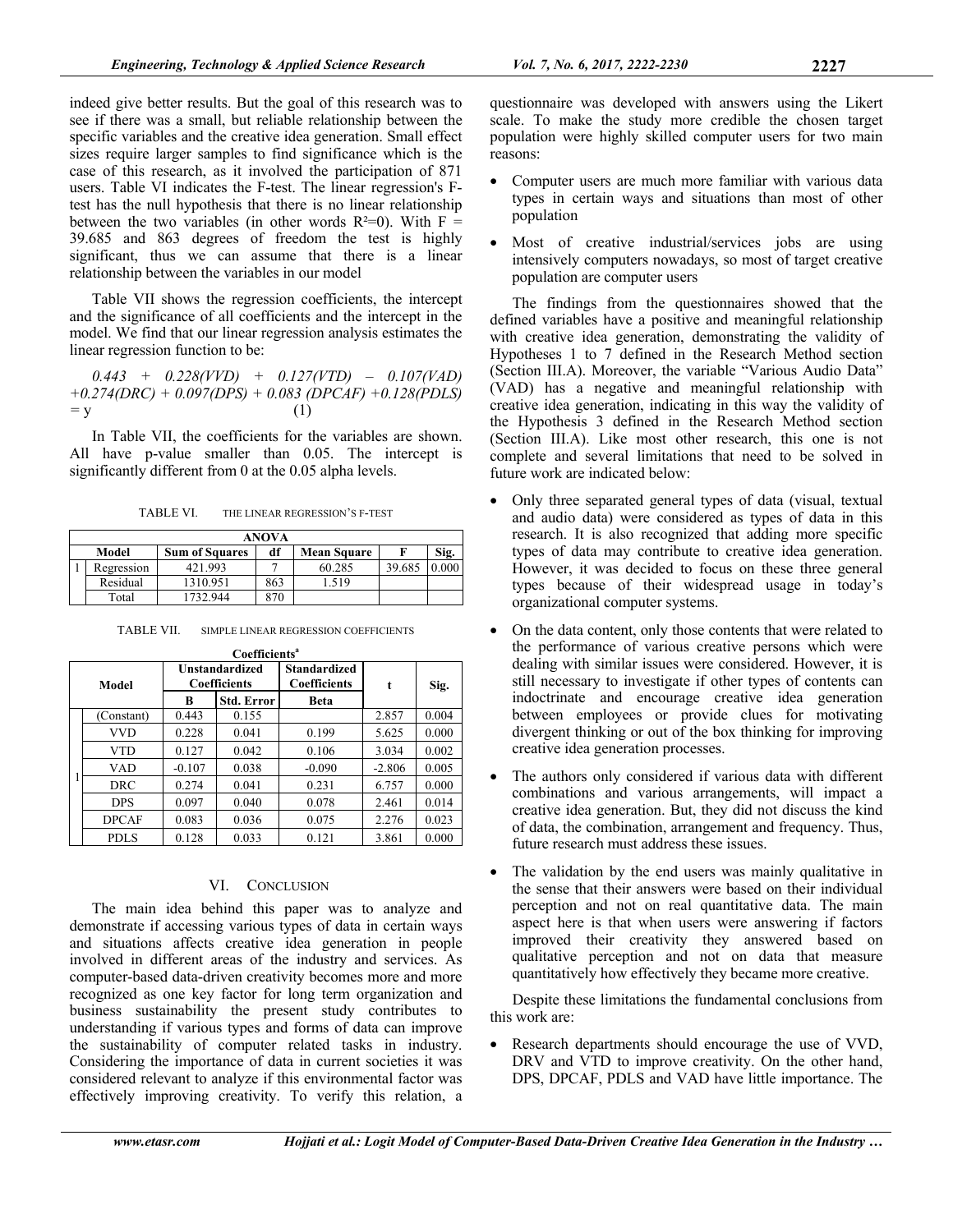use of various audio data (VAD) is even not recommendable.

- There are business opportunities for companies to develop new applications targeting specifically creative idea generation following the identified aspects discussed in this paper.
- The results obtained with this work are important to increase the competitive advantage of companies and their survival in today's dynamic and complex business environment.

#### **REFERENCES**

- [1] J. B. Barney, Gaining and sustaining competitive advantage, Pearson Education, 2014
- [2] M. Porter, The Competitive Advantage of Nations, Free Press, 1990
- [3] K. F. Geisinger, "21st Century Skills: What Are They and How Do We Assess Them?", Applied Measurement in Education, Vol. 29, No. 4, pp. 245-249, 2016
- [4] S. Metz, "21st-century skills.(Editor's Corner: Notes From the Field Editor)(technology and science education)(Editorial)", The Science Teacher, Vol. 78, No. 7, pp. 6, 2011
- [5] K. Ananiadou, M. Claro, 21st century skills and competences for new millennium learners in OECD countries, OECD Publishing, No. 41, OECD Education Working Papers, 2009
- [6] S. Tomasco, IBM 2010 Global CEO Study:Creativity Selected as Most Crucial Factor for Future Success, Available at: https://www-03.ibm.com/press/us/en/pressrelease/31670.wss, 2017
- [7] Forrester Consulting, The Creative Dividend: How Creativity Impacts Business Results, Forrester Research, Inc, 2014
- [8] R. A. Finke, T. B. Ward, S. M. Smith, Creative cognition: Theory, research, and applications, MIT Press, 1992
- [9] M. A. Boden, The Creative Mind: Myths and Mechanisms, Weidenfield and Nicholson, 1990
- [10] D. K. Simonton, Origins of genius: Darwinian perspectives on creativity, University Press, 1999
- [11] T. M. Amabile, Creativity in context: update to The social psychology of creativity,Westview Press, 1996
- [12] M. E. Sosa, "Where do creative interactions come from? The role of tie content and social networks", Organization Science, Vol. 22, No. 1, pp. 1-21, 2011
- [13] M. L. Gruys, N. V. Munshi, T. C. Dewett, "When antecedents diverge: Exploring novelty and value as dimensions of creativity", Thinking Skills and Creativity, Vol. 6, No. 2, pp. 132-137, 2011
- [14] R. W. Griffin, G. Moorhead, Organizational bahaviour: Managing People and Organizations, Cengage Learning, 2009
- [15] T. B. Ward, S. M. Smith, R. A. Finke, "Creative Cognition", in Handbook of Creativity, R. J. Sternberg, Cambridge University Press, 1998, pp. 189-212
- [16] E. P. Torrance, The Torrance Tests of Creative Thinking-Norms-Technical Manual Research Edition-Verbal Tests, Forms A and B-Figural Tests, Forms A and B, Personnel Press, 1966
- [17] C. E. Shalley, J. Zhou, G. R. Oldham, "The Effects of Personal and Contextual Characteristics on Creativity: Where Should We Go from Here?", Journal of Management, Vol. 30, No. 6, pp. 933-958, 2004
- [18] J. Zhou, C. E. Shalley, Handbook of Organizational Creativity, Taylor & Francis Group, 2008
- [19] M. Edwards-Schachter, A. García-Granero, M. Sanchez-Barrioluengo, H. Quesada-Pineda, N. Amara, "Disentangling competences: Interrelationships on creativity, innovation and entrepreneurship", Thinking Skills and Creativity, Vol. 16, pp. 27-39, 2015
- [20] L. K. Gundry, L. F. Ofstein, J. R. Kickul, "Seeing around corners: How creativity skills in entrepreneurship education influence innovation in

business", The International Journal of Management Education, Vol. 12, No.3, pp. 529-538, 2014

- [21] G. Davis, "Barriers to creativity and creative attitudes", in Encyclopedia of Creativity, M. A. Runco, S. R. Pritzker, Academic Press, pp. 115 – 121, 2011
- [22] E. J. Jung, S. Lee, "The combined effects of relationship conflict and the relational self on creativity", Organizational Behavior and Human Decision Processes, Vol. 130, pp. 44-57, 2015
- [23] C. Andriopoulos, "Determinants of organizational creativity: a literature review", Management Decision, Vol. 39, No. 10, pp. 834- 840, 2001
- [24] R. J. Sternberg, L. A. O'Hara, T. I. Lubart, "Creativity as investment", California Management Review Vol. 40, No. 1, pp. 8-21, 1997
- [25] J. L. Farr, Facilitating individual role innovation, Jone Wiley and Sons Ltd, 1990
- [26] A. Cummings, G. R. Oldham, "Enhancing creativity: Managing work contexts for the high potential employee", California Management Review, Vol. 40, No. 1, pp. 22-38, 1997
- [27] J. Zhou, J. M. George, "When job dissatisfaction leads to creativity: Encouraging the expression of voice", Academy of Management journal, Vol. 44, No. 4, pp. 682-696, 2001
- [28] G. Ekvall, "Organizational Climate for Creativity and Innovation", European Journal of Work & Organizational Psychology, Vol. 5, No. 1, pp. 105-123, 1996
- [29] L. Cummings, "Organizational Climates for Creativity", The Academy of Management Journal, Vol. 8, No. 3, pp. 220-227, 1965
- [30] T. M. Amabile, "How to kill creativity", Harvard Business Review, Vol. 76, pp. 76-87, 1998
- [31] N. Anderson, G. Hardy, M. West, "Management Team Innovation", Management Decision, Vol. 30, No. 2, 1992
- [32] G. Dutton, "Enhancing creativity", Management Review, Vol. 85, No. 11, 1996
- [33] S. Ohly, S. Sonnentag, F. Pluntke, "Routinization, work characteristics and their relationships with creative and proactive behaviors", Journal of Organizational Behavior, Vol. 27, No. 3, pp. 257-279, 2006
- [34] F. Barron, "Putting creativity to work", in The nature of creativity, R. J. Sternberg, Cambridge University Press, pp. 76-98, 1988
- [35] E. P. Torrance, "The Nature Of Creativity As Manifest In Its Testing", in The Nature of Creativity, R. J. Sternberg, Cambridge University Press, 1988
- [36] B. A. Hennessey, T. M. Amabile, "The conditions of creativity", in The nature of creativity, R. J. Sternberg, Cambridge University Press, 1988
- [37] H. A. Walberg, "Creativity and talent as learning", in The nature of creativity, R. J. Sternberg, Cambridge University Press, pp. 340-361, 1988
- [38] R. J. Sternberg, "A three-facet model of creativity", in The nature of creativity, R. J. Sternberg, Cambridge University Press, pp. 125-147, 1988
- [39] M. Reddy Sarsani, Creativity In Schools, Sarup & Sons, 2005
- [40] T. M. Amabile, "Within you, without you: The social psychology of creativity and beyond", in Theories of creativity, M. A. Runco, R. S. Albert, Sage, pp. 61-91, 1990
- [41] F. B. Barron, D. M. Harrington, "Creativity, intelligence, and personality", Annual Review of Psychology, Vol. 32, pp. 439-476, 1981
- [42] S. Williams, "Increasing employees' creativity by training their managers", Industrial and Commercial Training, Vol. 33, No. 2, pp. 63- 68, 2001
- [43] R. E. Mayer, "Fifty Years of Creativity Research", in Handbook of creativity, R. J. Sternberg, Cambridge University Press, pp. 449-460, 1999
- [44] G. R. Oldham, A. Cummings, "Employee creativity: Personal and contextual factors at work", Academy of Management Journal, Vol. 39, No. 3, pp. 607-634, 1996
- [45] T. B. Ward, "Cognition, creativity, and entrepreneurship", Journal of Business Venturing, Vol. 19, No. 2, pp. 173-188, 2004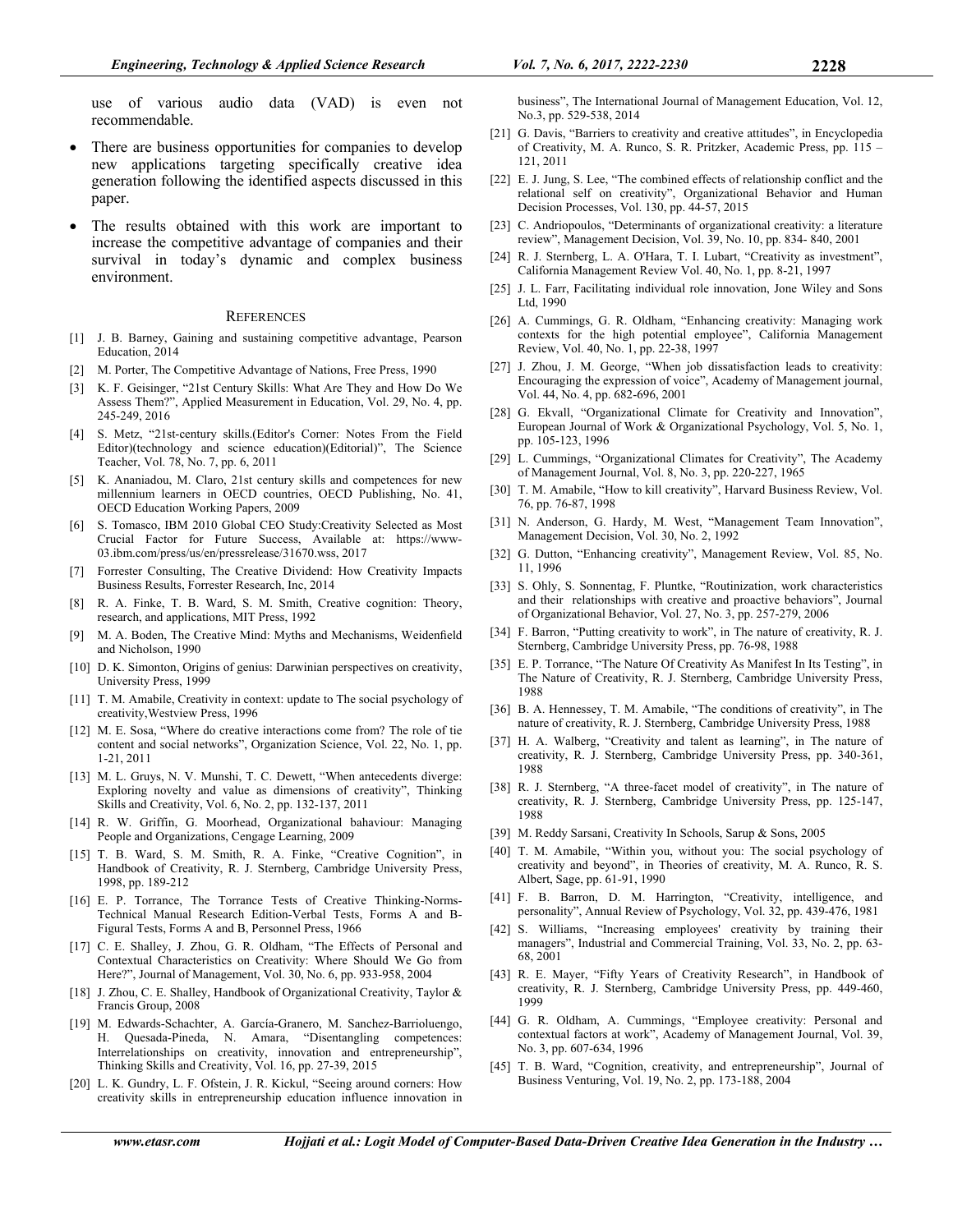- [46] L. S. Almeida, L. P. Prieto, M. Ferrando, E. Oliveira, C. Ferrandiz, "Torrance Test of Creative Thinking: The question of its construct validity", Thinking Skills and Creativity, Vol. 3, No. 1, pp. 53-58, 2008
- [47] T. M. Amabile, The social psychology of creativity, Springer-Verlag, 1983
- [48] C. W. Choo, Information Management for the Intelligent Organization: The Art of Scanning the Environment, Information Today Inc, 2002
- [49] P. R. Gamble, J. Blackwell, Knowledge Management: A State of the Art Guide, Kogan Page Publishers, 2001
- [50] B. Boiko, Content Management Bible, John Wiley & Sons, 2005
- [51] S. E. Caplan, Problematic internet use in the workplace, Armonk, 2006
- [52] K. Dibben, "Hi-tech crime: phones hit by virus", The Sunday mail, 28 June, p. 27, 2009
- [53] T. Abraham, L. W. Boone, "Computer-Based Systems and Organizational Decision Making: An Architecture to Support Organizational Innovation", Creativity Research Journal, Vol. 7, No. 2, pp. 111-123, 1994
- [54] J. R. Evans, Creative Thinking in the Decision and Management Sciences, South-Western Publishing, 1991
- [55] S. Winship, "Packages Stimulate Creative Process, Buyers Say", PC Week, Vol. 23, pp. 109-110, 1991
- [56] A. Van Gundy, IdeaPower, American Management Association, 1992
- [57] G. M. Marakas, J. J. Elam, "Creativity enhancement in problem solving: through software or process?", Management Science, Vol. 43, No. 8, pp. 1136-1146, 1997
- [58] D. Dayton, "Idea Generators Spark New Solutions", PC Week, March 18, pp. 109-110, 1991
- [59] L. Young, Decision Support and Idea Processing Systems, WC Brown, 1989
- [60] D. Siemon, T. Rarog, S. Robra-Bissantz, "Semi-Automated Questions as a Cognitive Stimulus in Idea Generation", 49th Hawaii International Conference on System Sciences, 2016
- [61] A. Gabriel, D. Monticolo, M. Camargo, M. Bourgault, "Creativity Support Systems: A Systematic Mapping Study", Thinking Skills and Creativity Vol. 21, pp. 109-122, 2016
- [62] F. Ulrich, "A Group Creativity Support System for Dynamic Idea Evaluation", Sixth Scandinavian Conference on Information Systems, pp. 137-151, 2015
- [63] F. Ulrich, Imagination from Evaluation: A Design Theory for Creativity Enhancing, PhD Thesis, Aalborg Universitetsforlag, 2016
- [64] C. M. Olszak, J. Kisielnicki, "Organizational Creativity and IT-based Support", Informing Science: the International Journal of an Emerging Transdiscipline, Vol. 19, pp. 103-123, 2016
- [65] P.-J. Cheng, "Development of a mobile app for generating creative ideas based on exploring designers' on-line resource searching and retrieval behavior", Design Studies, Vol. 44 pp. 74-99, 2016
- [66] G. R. Oldham, N. Da Silva, "The impact of digital technology on the generation and implementation of creative ideas in the workplace", Computers in Human Behavior, Vol. 42 pp. 5-11, 2015
- [67] K. Muldner, W. Burleson, "Utilizing sensor data to model students' creativity in a digital environment", Computers in Human Behavior Vol. 42, pp. 127-137, 2015
- [68] L. S. Chechurin, W. W. Wits, H. M. Bakker, "Invention software support by integrating function and mathematical modeling", Chemical Engineering Research and Design, Vol. 103, pp. 32–39, 2015
- [69] A. Ivanov, D. Cyr, "Satisfaction with outcome and process from webbased meetings for idea generation and selection: The roles of instrumentality, enjoyment, and interface design", Telematics and Informatics Vol. 31, No. 4, pp. 543-558, 2014
- [70] M. Voigt, K. Bergener, J. Becker, "Comprehensive Support for Creativity-Intensive Processes", Business & Information Systems Engineering, Vol. 5, No. 4, pp. 227-242, 2013
- [71] M. Voigt, "Improving Design of Systems Supporting Creativityintensive Processes–A Cross-industry Focus Group Evaluation", Communications of the Association for Information Systems Vol. 34, Article No 86, 2014
- [72] M. Voigt, B. Niehaves, J. Becker, "Towards a unified design theory for creativity support systems", in K. Peffers, M. Rothenberger, B. Kuechler, Design Science Research in Information Systems. Advances in Theory and Practice, Springer, 2012
- [73] L. A. Jackson, E. A. Witt, A. I. Games, H. E. Fitzgerald, A. von Eye, Y. Zhao, "Information technology use and creativity: Findings from the Children and Technology Project", Computers in Human Behavior, Vol. 28, No. 2, pp. 370-376, 2012
- [74] L. R. Varshney, F. Pinel, K. R. Varshney, A. Schorgendorfer, Y. M. Chee, "Cognition as a part of computational creativity", 12th IEEE International Conference on Cognitive Informatics & Cognitive Computing , pp. 36-43, 2013
- [75] S. D. Muller, F. Ulrich, "Creativity and information systems in a hypercompetitive environment: A literature review", Communications of the Association for Information Systems, Vol. 32, pp. 175-201, 2013
- [76] S. Vijayarani, S. Radjamanogary, "Motivating Employees Creativity through Suggestion System – An Empirical Study", Journal of Business and Management Vol. 9, No. 2, pp. 22-27 2013
- [77] V. Santos, L. Amaral, H. Mamede, "Information Systems Planning-How to Enhance Creativity?", International Conference on ENTERprise Information Systems, Springer, pp. 398-407, 2011
- [78] F. Muller-Wienbergen, O. Müller, S. Seidel, J. Becker, "Leaving the beaten tracks in creative work-a design theory for systems that support convergent and divergent thinking", Journal of the Association for Information Systems, Vol. 12, No. 11, pp. 714-740, 2011
- [79] S. Seidel, F. Müller-Wienbergen, J. Becker, "The Concept of Creativity in the Information Systems Discipline: Past, Present, and Prospects", Communications of the Association for Information Systems, Vol. 27, pp. 217-242, 2010
- [80] H. Yuhashi, I. Junichi, "The Power to Activate a Creative Core in Enterprise", Pacific Asia Journal of the Association for Information Systems, Vol. 2, No. 2, 2010
- [81] J. Becker, K. Bergener, M. Voigt, "Supporting Creative Group Processes: Design Principles for Appropriate Groupware", 2010 European Conference on Information Systems, Paper 34, 2010
- [82] F. Forster, "Improving creative thinking abilities using a generic collaborative creativity support system", Research, reflections and innovations in integrating ICT in education, pp. 539-543, 2009
- [83] T. T. Hewett, "Informing the design of computer-based environments to support creativity", International Journal of Human-Computer Studies , Vol. 63, No. 4-5, pp. 383–409, 2005
- [84] E. G. Chrysikou, R. H. Hamilton, H. B. Coslett, A. Datta, M. Bikson, S. L. Thompson-Schill, "Noninvasive Transcranial Direct Current Stimulation Over the Left Prefrontal Cortex Facilitates Cognitive Flexibility in Tool Use", Cognitive Neuroscience, Vol. 4, No. 2, pp. 81- 89, 2013
- [85] B. Baird, J. Smallwood, M. D. Mrazek, J. W. Kam, M. S. Franklin, J. W. Schooler, "Inspired by Distraction :Mind Wandering Facilitates Creative Incubation", Psychological Science, Vol. 23, No. 10, pp. 1117–1122, 2012
- [86] R. Mehta, R. J. Zhu, "Blue or Red? Exploring the Effect of Color on Cognitive Task Performances", Science, Vol. 323, pp. 1226-1229, 2009
- [87] M. Jung-Beeman, E. M. Bowden, J. Haberman, J. L. Frymiare, S. Arambel-Liu, R. Greenblatt, P. J. Reber, J. Kounios, "Neural Activity When People Solve Verbal Problems with Insight", PLoS Biology, Vol. 2, No. 4, pp. 500-510, 2004
- [88] C. Limb, A. Braun, "Neural Substrates of Spontaneous Musical Performance: An fMRI Study of Jazz Improvisation", PLoS ONE, Vol. 3, No. 2, pp. e1679, 1-9, 2008
- [89] S. Liu, H. M. Chow, Y. Xu, M. G. Erkkinen, K. E. Swett, M. W. Eagle, D. A. Rizik-Baer, A. R. Braun, "Neural Correlates of Lyrical Improvisation: An fMRI Study of Freestyle Rap", Scientific Reports 2, Article No 834, 2012
- [90] C. Bowern, Linguistic Fieldwork A Practical guide, Palgrave Macmillan, 2008